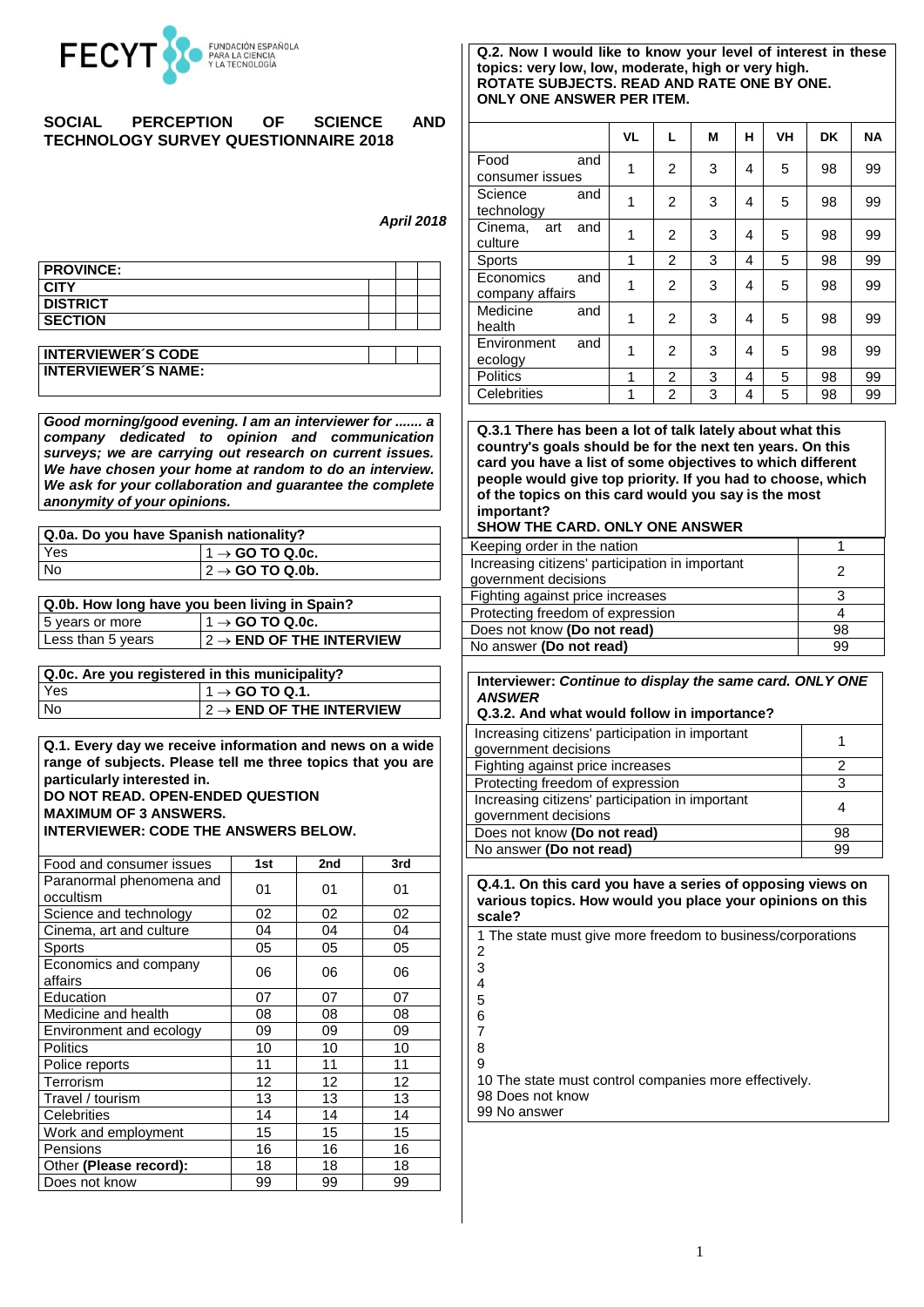|                                                                                                           |                | Q.7.1. Regarding the following practices, please indicate your                                                                |                       |                                  |                |                |   |                    |                   |
|-----------------------------------------------------------------------------------------------------------|----------------|-------------------------------------------------------------------------------------------------------------------------------|-----------------------|----------------------------------|----------------|----------------|---|--------------------|-------------------|
| Q.4.2.                                                                                                    |                | level of trust in the following as regards their usefulness for<br>health and general well-being: none, low, quite high, very |                       |                                  |                |                |   |                    |                   |
| 1 Competition is good. It encourages people to work hard and<br>develop new ideas.                        |                | high.                                                                                                                         |                       |                                  |                |                |   |                    |                   |
| 2                                                                                                         |                | <b>READ. ROTATE.</b>                                                                                                          |                       |                                  |                |                |   |                    |                   |
| 3                                                                                                         |                |                                                                                                                               |                       |                                  |                |                |   |                    |                   |
| 4                                                                                                         |                |                                                                                                                               |                       | 1                                | 2<br>3         | 4              | 5 | 99<br>Does not     | 100<br>No answer  |
| 5                                                                                                         |                | Acupuncture                                                                                                                   |                       |                                  |                |                |   | know               |                   |
| 6<br>7                                                                                                    |                | Childhood vaccines                                                                                                            |                       |                                  |                |                |   |                    |                   |
| 8                                                                                                         |                | Reiki (laying on of hands)                                                                                                    |                       |                                  |                |                |   |                    |                   |
| 9                                                                                                         |                | Antidepressants                                                                                                               |                       |                                  |                |                |   |                    |                   |
| 10 Competition is harmful. It brings out the worst in people.                                             |                | Chemotherapy                                                                                                                  |                       |                                  |                |                |   |                    |                   |
| 98 Does not know                                                                                          |                | Homeopathy                                                                                                                    |                       |                                  |                |                |   |                    |                   |
| 99 No answer                                                                                              |                |                                                                                                                               |                       |                                  |                |                |   |                    |                   |
| Q.4.3.                                                                                                    |                | Q.7.2. In general, would you say that your health is?                                                                         |                       |                                  |                |                |   |                    |                   |
| 1 Income should be more equitable.<br>2                                                                   |                | Very good<br>Good                                                                                                             |                       |                                  |                |                |   | $\overline{2}$     |                   |
| 3                                                                                                         |                | Mediocre                                                                                                                      |                       |                                  |                |                |   | 3                  |                   |
| 4                                                                                                         |                | Poor                                                                                                                          |                       |                                  |                |                |   | 4                  |                   |
| 5                                                                                                         |                | Very poor                                                                                                                     |                       |                                  |                |                |   | 5                  |                   |
| 6                                                                                                         |                | Does not know (Do not read)                                                                                                   |                       |                                  |                |                |   | 99                 |                   |
| 7                                                                                                         |                | No answer (Do not read)                                                                                                       |                       |                                  |                |                |   | 100                |                   |
| 8<br>9                                                                                                    |                |                                                                                                                               |                       |                                  |                |                |   |                    |                   |
| 10 There should be greater incentives for individual effort.                                              |                | Q.8.A. THE QUESTION IS POSTED TO SUB-SAMPLES1 AND                                                                             |                       |                                  |                |                |   |                    |                   |
| 98 Does not know                                                                                          |                | 2 (DO NOT ASK THE SUB-SAMPLES 3 AND 4)                                                                                        |                       |                                  |                |                |   |                    |                   |
| 99 No answer                                                                                              |                | Next, we'd like you to tell us how much you value each of                                                                     |                       |                                  |                |                |   |                    |                   |
|                                                                                                           |                | the professions or activities I'm going to read out to you.                                                                   |                       |                                  |                |                |   |                    |                   |
| Q.4.4.                                                                                                    |                | For this we will use a scale from 1 to 5, where 1 means that                                                                  |                       |                                  |                |                |   |                    |                   |
| 1 Individuals should assume more responsibility for providing                                             |                | you value it very little and 5 means that you value it very                                                                   |                       |                                  |                |                |   |                    |                   |
| livelihoods for themselves.                                                                               |                | much. You can use any intermediate score to qualify your                                                                      |                       |                                  |                |                |   |                    |                   |
| 2<br>3                                                                                                    |                | opinions.                                                                                                                     |                       |                                  |                |                |   |                    |                   |
| 4                                                                                                         |                | <b>ROTATE SUBJECTS. . READ AND RATE ONE BY ONE.</b>                                                                           |                       |                                  |                |                |   |                    |                   |
| 5                                                                                                         |                | ONE ANSWER PER ITEM. SHOW THE CARD                                                                                            |                       |                                  |                |                |   |                    |                   |
| 6                                                                                                         |                |                                                                                                                               |                       |                                  |                |                |   | Does               | No                |
| 7                                                                                                         |                |                                                                                                                               | 1                     | $\mathbf{2}$                     | 3              | 4              |   | not<br>5<br>know   | answer<br>(Do not |
| 8                                                                                                         |                |                                                                                                                               |                       |                                  |                |                |   | (Do not<br>read)   | read)             |
| 9                                                                                                         |                | Physicians/doctors                                                                                                            | 1                     | 2                                | $\mathbf{3}$   | 4              |   | 5<br>99            | 100               |
| 10 The state should assume more responsibility for ensuring that<br>it provides livelihoods for everyone. |                | Scientists                                                                                                                    | 1                     | $\overline{c}$                   | 3              | $\overline{4}$ |   | 5<br>99            | 100               |
| 98 Does not know                                                                                          |                | Engineers                                                                                                                     | 1                     | $\overline{2}$                   | 3              | 4              |   | 5<br>99            | 100               |
| 99 No answer                                                                                              |                | Judges                                                                                                                        | 1                     | 2                                | 3              | 4              |   | 5<br>99            | 100               |
|                                                                                                           |                | Journalists                                                                                                                   | 1                     | 2                                | 3              | 4              |   | 5<br>99            | 100               |
| Q.5. In general, how would you rate the quality of the public                                             |                | Entrepreneurs                                                                                                                 | 1                     | $\overline{c}$                   | 3              | 4              |   | 5<br>99            | 100               |
| health system?                                                                                            |                | <b>Teachers</b>                                                                                                               | 1                     | $\overline{2}$                   | $\overline{3}$ | 4              |   | 5<br>99            | 100               |
| Good                                                                                                      | 1              | Clergy                                                                                                                        | 1<br>1                | $\overline{2}$<br>$\overline{c}$ | 3<br>3         | 4<br>4         |   | 5<br>99<br>5<br>99 | 100               |
| Rather good                                                                                               | $\overline{2}$ | Politicians                                                                                                                   |                       |                                  |                |                |   |                    | 100               |
| Rather poor                                                                                               | 3              | Q.8.B. SUB-SAMPLES 3 and 4 ARE ASKED. (DO NOT ASK                                                                             |                       |                                  |                |                |   |                    |                   |
| Poor<br>98 Does not know (Do not read)                                                                    | 4<br>99        | <b>SUB-SAMPLES 1 AND 2)</b>                                                                                                   |                       |                                  |                |                |   |                    |                   |
| 99 No answer (Do not read)                                                                                | 100            | People may have different opinions about what is scientific                                                                   |                       |                                  |                |                |   |                    |                   |
|                                                                                                           |                | and what is not. I'll read out a list of professions. For each of                                                             |                       |                                  |                |                |   |                    |                   |
| Q.6.1. Have you ever used alternative treatments such as                                                  |                | them, please tell me to what degree you think they are                                                                        |                       |                                  |                |                |   |                    |                   |
| homeopathy or acupuncture?                                                                                |                | scientific, using a scale from 1 to 5, where 1 means they are                                                                 |                       |                                  |                |                |   |                    |                   |
| <b>Yes</b>                                                                                                | 1              | "not scientific at all" and 5 means you think they are "very<br>scientific". With the intermediate numbers you can nuance     |                       |                                  |                |                |   |                    |                   |
| <b>No</b>                                                                                                 | 2              | your answer.                                                                                                                  |                       |                                  |                |                |   |                    |                   |
| 98 Does not know (Do not read)                                                                            | 8              | <b>READ.ROTATE. SHOW THE CARD</b>                                                                                             |                       |                                  |                |                |   |                    |                   |
| 99 No answer (Do not read)                                                                                | 9              |                                                                                                                               |                       |                                  |                |                |   |                    |                   |
|                                                                                                           |                |                                                                                                                               | 1 not                 | $\mathbf{2}$                     |                | 3              | 4 | 5 very             | NA.               |
| Q.6.2. The last time you used them, you did                                                               |                |                                                                                                                               | scientif<br>ic at all |                                  |                |                |   | scientific         |                   |
| <b>SO</b><br>Instead of conventional medical treatments.                                                  | 1              | Physician                                                                                                                     |                       |                                  |                |                |   |                    |                   |
| As a complement to conventional medical                                                                   | $\overline{2}$ | Physicist                                                                                                                     |                       |                                  |                |                |   |                    |                   |
| treatments.                                                                                               |                | Psychologist                                                                                                                  |                       |                                  |                |                |   |                    |                   |
| Does not know (Do not read)                                                                               | 8              | Sociologist                                                                                                                   |                       |                                  |                |                |   |                    |                   |
| No answer (Do not read)                                                                                   | 9              | Economist                                                                                                                     |                       |                                  |                |                |   |                    |                   |

Physiotherapist Homeopath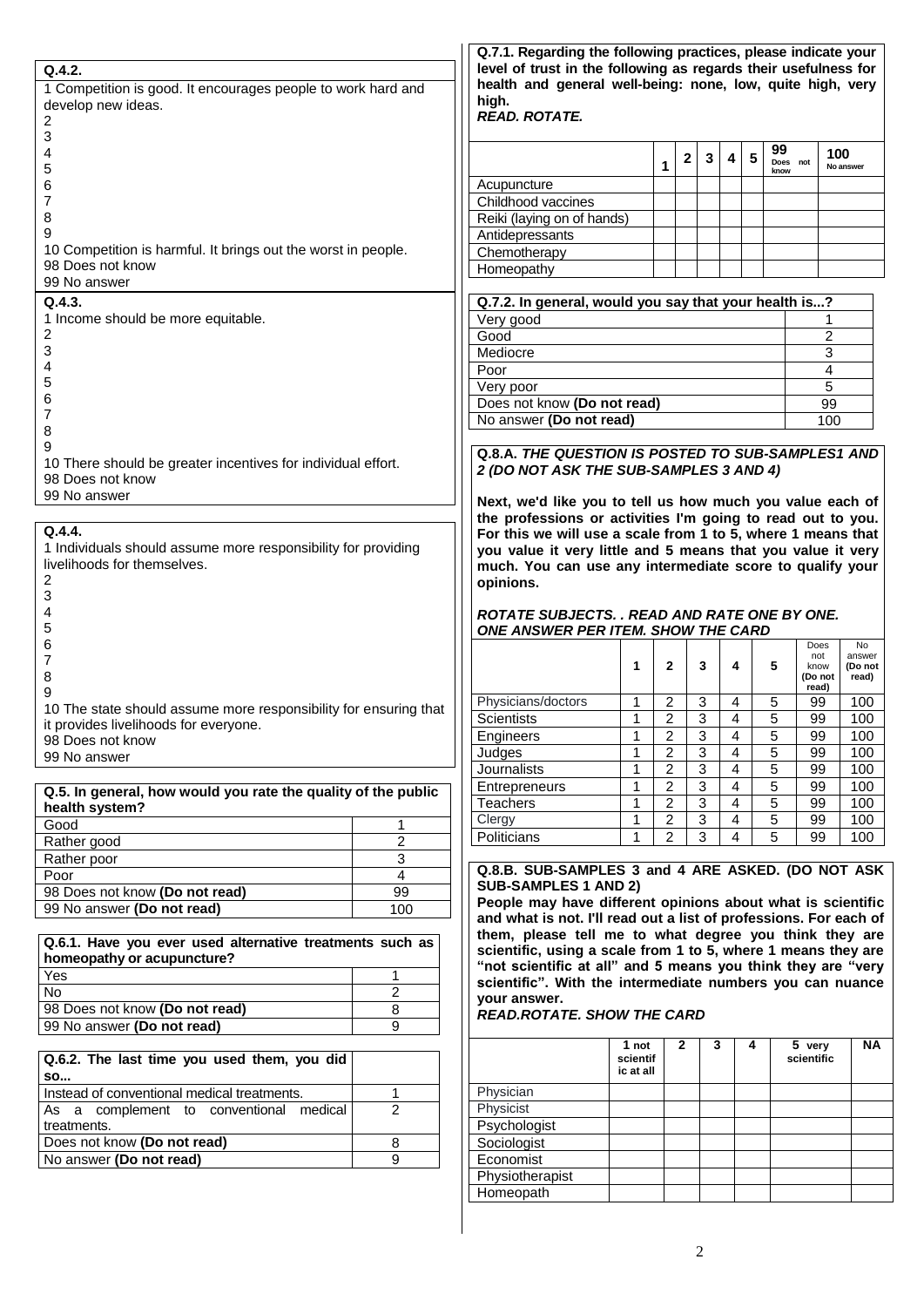**Q.9. Now I would like you to tell me if you regard your information on each of these topics as very low, low, reasonable, quite high or very high.**

*ROTATE SUBJECTS. READ AND SCORE ONE BY ONE ONE SINGLE ANSWER PER ITEM* 

| Does<br><b>No</b><br>not<br>answer<br>Very<br>Quite<br>Very<br>Reason<br>(Do<br>know<br>Low<br>(Do<br>high<br>not<br>able<br>high<br>low<br>read)<br>not<br>read)<br>Food and<br>2<br>3<br>5<br>98<br>99<br>4<br>consumer issues<br>3<br>2<br>5<br>99<br>4<br>98<br>Science and<br>technology<br>Medicine and<br>3<br>2<br>5<br>98<br>99<br>4<br>health<br>Environment and<br>3<br>$\overline{c}$<br>5<br>98<br>99<br>4<br>ecology |  |  |  |  |  |
|------------------------------------------------------------------------------------------------------------------------------------------------------------------------------------------------------------------------------------------------------------------------------------------------------------------------------------------------------------------------------------------------------------------------------------|--|--|--|--|--|
|                                                                                                                                                                                                                                                                                                                                                                                                                                    |  |  |  |  |  |
|                                                                                                                                                                                                                                                                                                                                                                                                                                    |  |  |  |  |  |
|                                                                                                                                                                                                                                                                                                                                                                                                                                    |  |  |  |  |  |
|                                                                                                                                                                                                                                                                                                                                                                                                                                    |  |  |  |  |  |
|                                                                                                                                                                                                                                                                                                                                                                                                                                    |  |  |  |  |  |

**Q.10.** 

**Next I'm going to read out a list of different media. We would like to know through which media you are informed about science and technology issues.**

**Q.10.a. In the first place?**

**Q.10.b. In the second place?**

**Q.10.c. In the third place?** *READ. ROTATE. SHOW THE CARD*

|                                                                 | 1 <sup>st</sup> | $2^{nd}$ | $3^{\text{rd}}$ |
|-----------------------------------------------------------------|-----------------|----------|-----------------|
| Internet (digital press, social networks and<br>other websites) | 02              | 02       | 02              |
| <b>Books</b>                                                    | 03              | 03       | 03              |
| Written press                                                   | 04              | 04       | 04              |
| Radio                                                           | 05              | 05       | 05              |
| Scientific or technical journals                                | 06              | 06       | 06              |
| Weekly general information magazines                            | 07              | 07       | 07              |
| Television                                                      | 08              | 08       | 08              |
| Other (Please record):                                          | 97              | 97       | 97              |
| None (Do not read)                                              | 98              | 98       | 98              |
| Does not know (Do not read)                                     | 99              | 99       | 99              |

**Q.11.** *ONLY THOSE WHO HAVE ANSWERED INTERNET (IN POSITION 1, 2 OR 3) in Q.10***. I have been told that you are informed about science and technology over the internet. Please tell me through which media in particular.** *READ AND RESPOND ONE BY ONE. SHOW THE CARD.*

|                                                         | <b>YES</b> | NΟ             |
|---------------------------------------------------------|------------|----------------|
| Blogs / Forums                                          |            | 2              |
| Social networks (Facebook,<br>Twitter, etc.)            |            | 2              |
| General digital media (El País,<br>El Mundo, etc.)      |            | 2              |
| Digital media specializing in<br>science and technology |            | 2              |
| Internet Radio                                          |            | 2              |
| Videos (Youtube or similar sites)                       |            | $\overline{2}$ |
| Wikipedia                                               |            | $\mathfrak{p}$ |
| Other (Please record):                                  |            | 2              |
| Does not know (Do not read)                             | 98         |                |
| No answer (Do not read)                                 | 99         |                |

**Q.12. Imagine for a moment that you could decide the destination of public money between the sectors that I am going to show you. Tell me, in which four of them and in which order you would increase public spending,**

*MAXIMUM 4 ANSWERS - ROTATE INTERVIEWER: READ, SHOW THE CARD, REGISTER THE ANSWERS*

|                                 | $1st$ place | $2nd$ place | $3rd$ place | $4th$ place |
|---------------------------------|-------------|-------------|-------------|-------------|
| Public works                    |             |             |             |             |
| Education / Teaching            |             |             |             |             |
| Public safety                   |             |             |             |             |
| Healthcare                      |             |             |             |             |
| Transport and<br>communications |             |             |             |             |
| Housing                         |             |             |             |             |
| Science and technology          |             |             |             |             |
| Unemployment<br>protection      |             |             |             |             |
| Environmental<br>protection     |             |             |             |             |
| Sports                          |             |             |             |             |
| Social<br>Security/Pensions     |             |             |             |             |
| Justice                         |             |             |             |             |
| Defence                         |             |             |             |             |
| Culture                         |             |             |             |             |
| None (Do not show)              | 97          | 97          | 97          | 97          |
| Does not know                   | 99          | 99          | 99          | 99          |
| No answer                       | 100         | 100         | 100         | 100         |

**Q.13. If you had to take stock of science and technology taking into account all the positive and negative aspects, which of the following options would best reflect your opinion?** *READ. SHOW THE CARD*

| The benefits of science and technology outweigh their     |    |
|-----------------------------------------------------------|----|
| harms                                                     |    |
| The benefits and harms of science and technology are      | 2  |
| balanced                                                  |    |
| The harms of science and technology outweigh the benefits | 3  |
| I don't have an opinion on this issue. (Do not read)      | 98 |
| No answer (Do not read)                                   | 99 |
|                                                           |    |

**Q.14. If you were to make the same assessment on the following aspects, which of the following options would best reflect your opinion? With respect to the effects of science and technology on...? and on?**

*(INTERVIEWER: ROTATE TOPICS. READ AND GET ONE-ON-ONE ANSWER). SHOW THE CARD*

|                                                        | <b>Benefits</b><br>outweigh<br>harms | <b>Benefit</b><br>s and<br>harms<br>are<br>balanc<br>ed | <b>Harms</b><br>are<br>greater<br>than<br>the<br>benefit<br>s | I don't<br>have an<br>opinion<br>on this<br>issue.<br>(Do not<br>read) | <b>No</b><br>answ<br>er<br>(Do<br>not<br>read) |
|--------------------------------------------------------|--------------------------------------|---------------------------------------------------------|---------------------------------------------------------------|------------------------------------------------------------------------|------------------------------------------------|
| Quality of life in<br>society                          | 1                                    | $\overline{2}$                                          | 3                                                             | 98                                                                     | 99                                             |
| Security<br>and<br>protection<br>οf<br>human life      | 1                                    | $\overline{2}$                                          | 3                                                             | 98                                                                     | 99                                             |
| of<br>Conservation<br>the environment<br>and nature    | 1                                    | $\overline{2}$                                          | 3                                                             | 98                                                                     | 99                                             |
| Coping<br>with<br>diseases<br>and<br>epidemics         | 1                                    | $\overline{2}$                                          | 3                                                             | 98                                                                     | 99                                             |
| Food products and<br>agricultural<br>production        | 1                                    | $\overline{2}$                                          | 3                                                             | 98                                                                     | 99                                             |
| The generation of<br>new jobs                          | 1                                    | $\overline{2}$                                          | 3                                                             | 98                                                                     | 99                                             |
| The<br>increase<br>in<br>individual freedom            | 1                                    | $\overline{2}$                                          | 3                                                             | 98                                                                     | 99                                             |
| Reducing the gap<br>between rich and<br>poor countries | 1                                    | $\overline{2}$                                          | 3                                                             | 98                                                                     | 99                                             |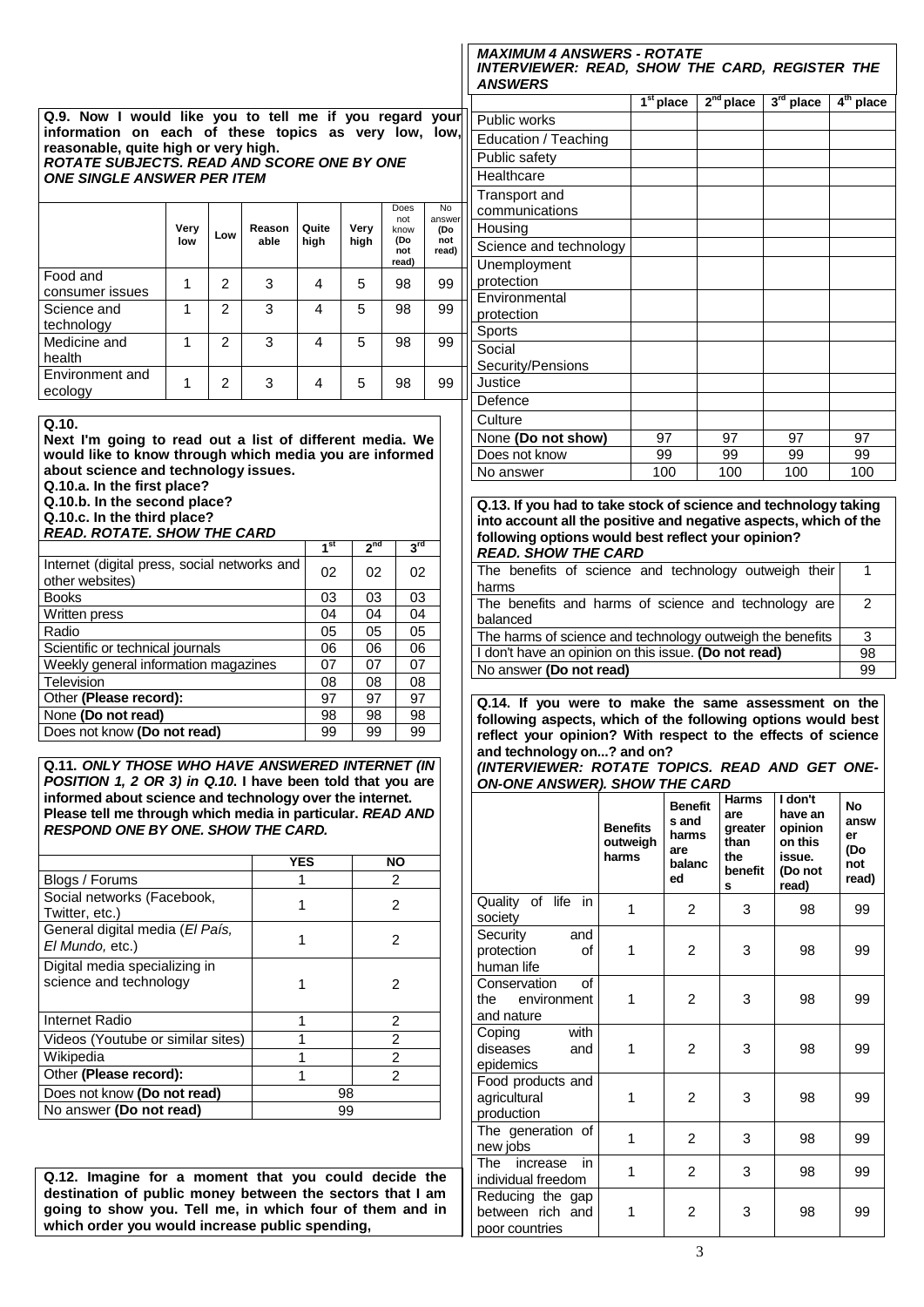| Protection        |  |    |    |
|-------------------|--|----|----|
| personal data and |  | 98 | 99 |
| <b>privacy</b>    |  |    |    |

**Q.15.1. I am now going to ask you to give us your opinion on some specific applications of science and technology. We will first ask you to assess the risks and then the benefits. Using a scale of 1 to 5, where 1 means "no risk" and 5 means "many risks", to what extent do you think there are risks in the following?**  *READ. ROTATE. SHOW THE CARD*

|                                                   | <b>Risks (1 to 5)</b> | I don't<br>know<br>I don't have<br>what<br>an opinion<br>this<br>on this<br>applica<br>issue. (Do<br>tion is.<br>not read)<br>(Do not<br>read) |    | <b>Does</b><br>not<br>answer<br>(Do not<br>read) |  |  |  |  |
|---------------------------------------------------|-----------------------|------------------------------------------------------------------------------------------------------------------------------------------------|----|--------------------------------------------------|--|--|--|--|
| Cultivation of<br>genetically<br>modified plants  |                       | 97                                                                                                                                             | 98 | 99                                               |  |  |  |  |
| Nuclear energy                                    |                       | 97                                                                                                                                             | 98 | 99                                               |  |  |  |  |
| Fracking                                          |                       | 97                                                                                                                                             | 98 | 99                                               |  |  |  |  |
| Animal<br>experimentation for<br>medical purposes |                       | 97                                                                                                                                             | 98 | 99                                               |  |  |  |  |
| Wind turbines<br>(windmills)                      |                       | 97                                                                                                                                             | 98 | 99                                               |  |  |  |  |
| Artificial<br>intelligence                        |                       | 97                                                                                                                                             | 98 | 99                                               |  |  |  |  |
| Robotisation at<br>work                           |                       | 97                                                                                                                                             | 98 | 99                                               |  |  |  |  |

**Q.15.2. And now considering the benefits and using a scale of 1 to 5, where 1 means "no benefit" and 5 means "many benefits", to what extent do you think it has benefits...?** *READ. ROTATE. SHOW THE CARD*

*NOTE: Do not ask about applications the interviewee has previously said he/she does not know.*

|                     | <b>Benefits</b><br>(1 to 5) | I don't have an<br>opinion on this<br>issue. (Do not<br>read) | No answer<br>(Do not read) |
|---------------------|-----------------------------|---------------------------------------------------------------|----------------------------|
| Cultivation of      |                             |                                                               |                            |
| genetically         |                             | 98                                                            | 99                         |
| modified plants     |                             |                                                               |                            |
| Nuclear energy      |                             | 98                                                            | 99                         |
| Fracking            |                             | 98                                                            | 99                         |
| Animal              |                             |                                                               |                            |
| experimentation for |                             | 98                                                            | 99                         |
| medical purposes    |                             |                                                               |                            |
| Wind turbines       |                             | 98                                                            | 99                         |
| (windmills)         |                             |                                                               |                            |
| Artificial          |                             | 98                                                            | 99                         |
| intelligence        |                             |                                                               |                            |
| Robotisation at     |                             | 98                                                            | 99                         |
| work                |                             |                                                               |                            |

**Q.16. Now I'm going to ask you about childhood vaccines like measles, mumps and rubella. How would you rate...?** *SHOW THE CARD. DO NOT ROTATE*

| its benefit in preventing disease    |   |  |  |  |  |
|--------------------------------------|---|--|--|--|--|
| Very high                            |   |  |  |  |  |
| High                                 | 2 |  |  |  |  |
| Medium                               | 3 |  |  |  |  |
| Low                                  |   |  |  |  |  |
| Very low                             | 5 |  |  |  |  |
| Does not know (Do not read)          |   |  |  |  |  |
| No answer (Do not read)              |   |  |  |  |  |
| 2.  its risk of serious side effects |   |  |  |  |  |
| Very high                            |   |  |  |  |  |
| High                                 | 2 |  |  |  |  |
| Medium                               | 3 |  |  |  |  |

| .ow                                                                       |   |
|---------------------------------------------------------------------------|---|
| Very low                                                                  | 5 |
| Does not know (Do not read)                                               | ጸ |
| No answer (Do not read)                                                   | q |
| 3.  and, as a whole, when it comes<br>to evaluating childhood vaccines, I |   |
| would say that                                                            |   |
|                                                                           |   |
| The benefits outweigh the risks                                           |   |
| The risks outweigh the benefits                                           | 2 |
| Does not know (Do not read)                                               | я |
| No answer (Do not read)                                                   |   |
|                                                                           |   |

**Q.17. People may have different opinions about what is scientific and what is not. I'll read out a list of practices. For each of them, please tell me to what degree you think it is scientific, using a scale from 1 to 5, where number 1 means "not scientific at all" and the number 5 means "totally scientific". With the intermediate numbers you can nuance your answer.**

### *READ. ROTATE. SHOW THE CARD*

|                                                                                                                                             | Not scientific<br>at all | $\overline{2}$ | 3 | 4 | 5<br><b>Totally</b><br>scientific | <b>Does</b><br>not<br>know |
|---------------------------------------------------------------------------------------------------------------------------------------------|--------------------------|----------------|---|---|-----------------------------------|----------------------------|
| Homeopathy                                                                                                                                  |                          | 2              | 3 | 4 | 5                                 | 98                         |
| Acupuncture                                                                                                                                 | 1                        | $\overline{2}$ | 3 | 4 | 5                                 | 98                         |
| Public opinion<br>polls                                                                                                                     |                          | 2              | 3 | 4 | 5                                 | 98                         |
| Vaccines                                                                                                                                    |                          | 2              | 3 | 4 | 5                                 | 98                         |
| Chemotherapy                                                                                                                                |                          | $\overline{2}$ | 3 | 4 | 5                                 | 98                         |
| Economic<br>growth forecast<br>(referred to the<br>forecast<br>οf<br>economic<br>growth made by<br>government and<br>other<br>institutions) |                          | 2              | 3 | 4 | 5                                 | 98                         |

**Q.18. I would like you to tell me if you disagree entirely, disagree quite a lot, neither agree nor disagree, quite agree or totally agree with each of the following sentences.**

*ROTATE SUBJECTS. READ AND RATE ONE BY ONE. ONE ANSWER PER ITEM. SHOW YHE CARD.*

|                                                                                                                                                             | $1 - 5$ | Does not<br>know (Do<br>not read) | N <sub>0</sub><br>answer<br>(Do not<br>read) |
|-------------------------------------------------------------------------------------------------------------------------------------------------------------|---------|-----------------------------------|----------------------------------------------|
| We cannot rely on scientists to<br>tell the truth if they are<br>dependent on private funding.                                                              |         | 98                                | 99                                           |
| If the consequences of a new<br>technology are not known,<br>caution should be exercised and<br>its use controlled to protect<br>health or the environment. |         | 98                                | 99                                           |
| Scientific knowledge is the best<br>basis for developing laws and<br>regulations.                                                                           |         | 98                                | 99                                           |
| In the development of laws and<br>regulations, values are as<br>important as scientific<br>knowledge.                                                       |         | 98                                | 99                                           |
| Citizens should have a greater<br>role in decisions on science and<br>technology that directly affect<br>them.                                              |         | 98                                | 99                                           |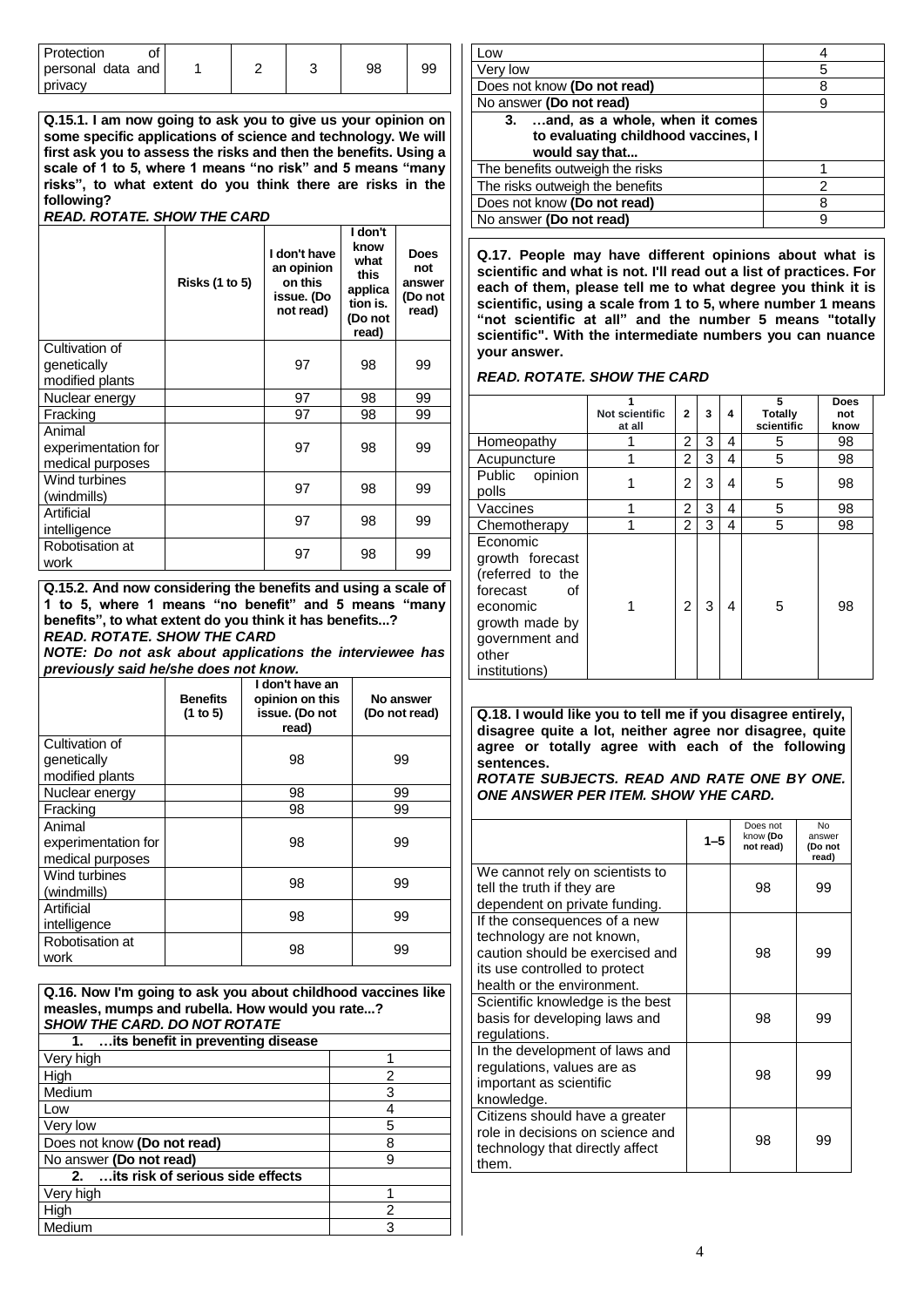#### **Q.19. I'm going to read out two sentences. I would like you to tell me if you...** *(FOUR DIFFERENT OPTIONS FOR EACH OF THE FOUR SUB-SAMPLES). READ AND RATE ONE BY ONE. ONE ANSWER PER ITEM. SHOW the CARD.*

Scale for sub-sample 1: I would like you to tell me if you disagree completely, disagree quite a lot, neither agree nor disagree, quite agree or totally agree with each of them.

Scale for sub-sample 2: I would like you to tell me if you completely disagree, only slightly agree, quite agree or completely agree with each one of them.

Scale for sub-sample 3: I would like you to tell me to what extent you agree with them. For this you have a scale with five options in which 1 means that you do not agree at all and five means that you totally agree.

|                                                                                                            | <b>Scale</b><br>according to<br>sub-sample | <b>Does</b><br>not<br>kno<br>W | No<br>ans<br>wer |
|------------------------------------------------------------------------------------------------------------|--------------------------------------------|--------------------------------|------------------|
| Decisions on matters of general interest<br>related to science and technology are<br>best left to experts. |                                            | 98                             | 99               |
| Scientists do not allow their funders to<br>I influence the results of their work.                         |                                            | 98                             | 99               |

#### **Q.20. Which of the following statements best describes your position on decision-making in scientific matters of social interest.** *SHOW THE CARD*

| I am already actively involved in decision-making on<br>scientific issues.                                                                   |    |
|----------------------------------------------------------------------------------------------------------------------------------------------|----|
| I would like to be actively involved in decision-making<br>on scientific issues.                                                             | 2  |
| I'd like to have a say in scientific decisions.                                                                                              | 3  |
| I would like citizens to be able to participate in decision-<br>making on scientific issues, but I do not want to be<br>personally involved. |    |
| I'm not interested in getting involved in making<br>decisions about scientific issues as long as the<br>scientists take care of it.          | 5  |
| Does not know (Do not read)                                                                                                                  | 98 |
| No answer (Do not read)                                                                                                                      | 99 |
|                                                                                                                                              |    |

**Q.21. I would like you to tell me to what extent you agree or disagree with each of the following phrases. For this we use again a scale from 1 to 5, where 1 means that you strongly disagree with the statement and 5 means that you strongly agree with the statement. You can use any intermediate score to qualify your opinions.**

*ROTATE SUBJECTS. READ AND VALUE ONE BY ONE. ONLY ONE ANSWER PER ITEM. SHOW THE CARD.*

|                                                                                        | $1 - 5$ | Does not<br>know | No answer |
|----------------------------------------------------------------------------------------|---------|------------------|-----------|
| Science and technology are the<br>ultimate expression of prosperity<br>in our society. |         | 98               | 99        |
| Science and technology serve,<br>above all, to solve problems.                         |         | 98               | 99        |
| Science and technology solve<br>problems but they also create<br>them.                 |         | 98               | 99        |
| Science and technology are a<br>source of nightmares for our<br>society.               |         | 98               | 99        |

**Q.22. I would like you to tell me if you disagree entirely, quite a lot, neither agree nor disagree, reasonably agree or totally agree with the following statements.** *ROTATE SUBJECTS. READ AND VALUE ONE BY ONE.* 

*ONLY ONE ANSWER PER ITEM. SHOW THE CARD* **1-5 Does not No** 

|                                                 | נ-ו | ------<br>know | <br>answer |
|-------------------------------------------------|-----|----------------|------------|
| Science subjects always gave me a<br>hard time. |     | 98             | 99         |

| Science is so specialized that it's hard<br>for me to understand it.              | 98 | 99 |
|-----------------------------------------------------------------------------------|----|----|
| In my daily life I consider it important to<br>know about science and technology. | 98 | 99 |

**Q.23. What image do you have of the profession of researcher? Would you say that it is...?** *SHOW THE CARD*

| 1. ATTRACTIVE                   |    |
|---------------------------------|----|
| Very attractive to young people | 1  |
| Unattractive to young people    | 2  |
| Does not know (Do not read)     | 98 |
| No answer (Do not read)         | 99 |
| 2. PERSONALLY REWARDING         |    |
| It is personally rewarding      | 1  |
| It is not personally rewarding  | 2  |
| Does not know (Do not read)     | 98 |
| No answer (Do not read)         | 99 |
| <b>3. ECONOMIC REMUNERATION</b> |    |
| Good economic remuneration      | 1  |
| Poor economic remuneration      | 2  |
| Does not know (Do not read)     | 98 |
| No answer (Do not read)         | 99 |
| 4. SOCIAL RECOGNITION           |    |
| With high social recognition    | 1  |
| With scarce social recognition  | 2  |
| Does not know (Do not read)     | 98 |
| No answer (Do not read)         | 99 |

**Q.24. I'm going to show you several pairs of sentences. Please tell me which one is correct. Try to answer from your best knowledge.**

*READ.ROTATE SUBJECTS. SHOW THE CARD*

| The Sun revolves around the          | The Earth revolves around the  |
|--------------------------------------|--------------------------------|
| Earth.                               | Sun.                           |
| Antibiotics cure infections caused   | Antibiotics cure<br>infections |
| by both viruses and bacteria.        | caused by bacteria.            |
| The first humans lived at the        | Humans never co-existed with   |
| same time as dinosaurs.              | dinosaurs.                     |
| Eating a genetically modified fruit  | Eating a genetically modified  |
| changes the genes of the person      | fruit does not change<br>the   |
| who eats it.                         | genes of the person who eats   |
|                                      | it.                            |
| Current climate change<br>is<br>a    | Current climate change<br>is   |
| consequence of the hole in the       | mainly due to the accumulation |
| ozone layer.                         | of greenhouse gases.           |
| The pi number $(\pi)$ is often used, | The number pi $(\pi)$ is the   |
| among other things, in the           | relationship between the legs  |
| manufacture of tyres.                | and the hypotenuse of a        |
|                                      | triangle.                      |

| Q.25. Would you say that the level of scientific and technical<br>education you have received is? READ. |   |  |
|---------------------------------------------------------------------------------------------------------|---|--|
| Very high                                                                                               |   |  |
| High                                                                                                    |   |  |
| Normal                                                                                                  |   |  |
| Low                                                                                                     |   |  |
| Very low                                                                                                | 5 |  |
| Does not know (Do not read)                                                                             | я |  |
| No answer (Do not read)                                                                                 |   |  |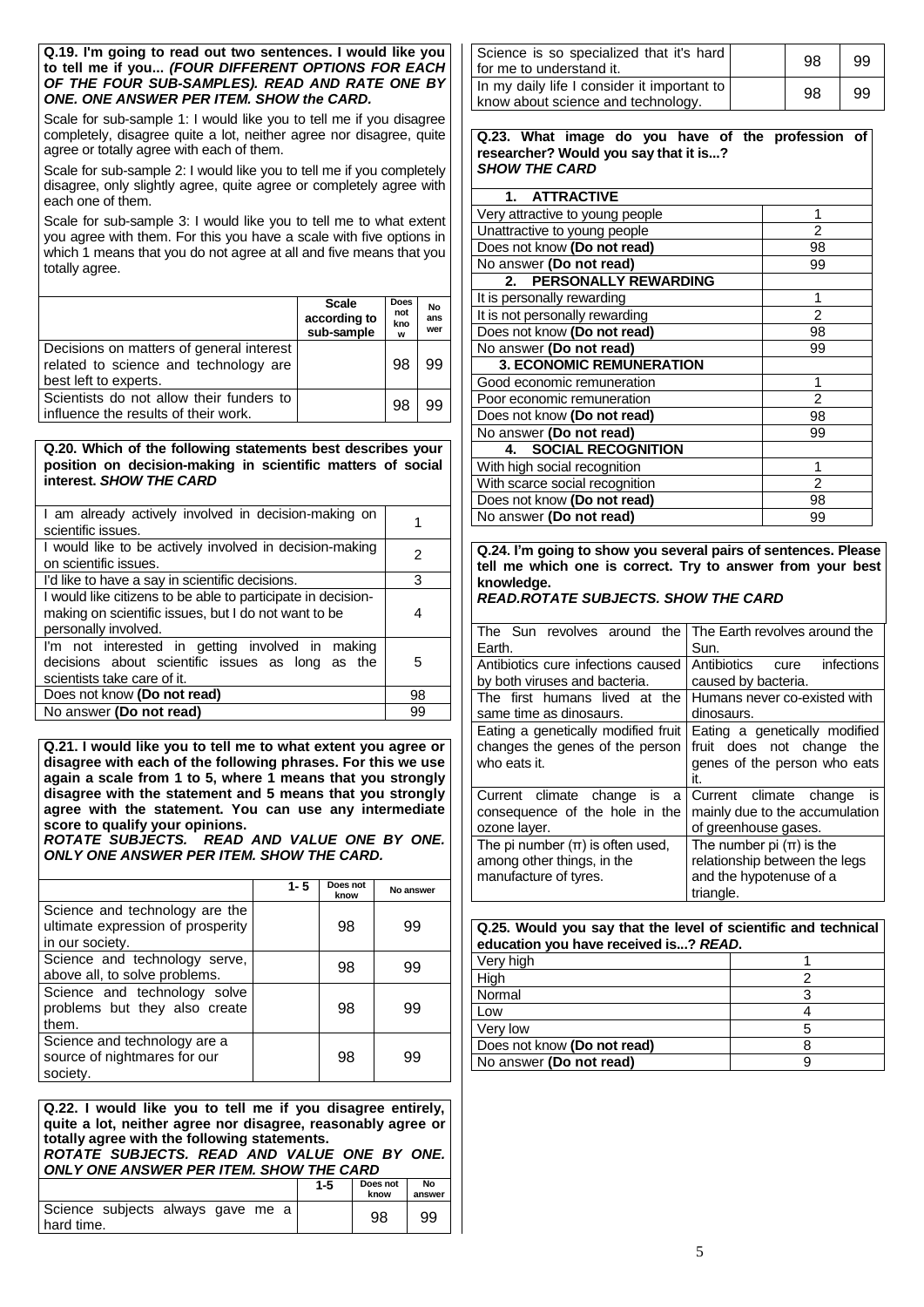**Q.26. Next, I'm going to read out statements that describe behaviours that people can adopt in their daily lives. For each of them, please tell me if the statements describe something that you do frequently, occasionally, or very rarely.**

#### *ROTATE SUBJECTS. READ AND VALUE ONE BY ONE. ONLY ONE ANSWER PER ITEM. SHOW THE CARD.*

|                                                                 | Yes,<br>frequ<br>ently | Yes,<br>once in a<br>while | No,<br>very<br>rarely. | Does not<br>know (Do<br>not read) | <b>No</b><br>answer<br>(Do not<br>read) |
|-----------------------------------------------------------------|------------------------|----------------------------|------------------------|-----------------------------------|-----------------------------------------|
| I read the package inserts of<br>medications before using them. | 1                      | 2                          | 3                      | 99                                | 100                                     |
| I read the food labels or I am<br>interested in food features   |                        | 2                          | 3                      | 99                                | 100                                     |
| I take medical opinion into<br>account when following a diet    |                        | 2                          | 3                      | 99                                | 100                                     |
| I try to stay informed in the<br>event of a health alarm.       | 1                      | 2                          | 3                      | 99                                | 100                                     |

**I'm going to read out a series of activities now.** 

**Q.27.A. Which of them have you carried out in the last 12 months?**

*INTERVIEWER: READ AND ROTATE SUBJECTS. SHOW THE CARD*

**Q.27.B. FOR EACH OF THOSE YOU HAVE AFFIRMED TO HAVE CARRIED OVER THE LAST 12 MONTHS: Approximately how many times in the last year have you done this activity?**

*INTERVIEWER: Register the approx. number of times*

|                                                                                  | Q.27.A.    |           |                                   | Q.27.B.                       |                                   |
|----------------------------------------------------------------------------------|------------|-----------|-----------------------------------|-------------------------------|-----------------------------------|
|                                                                                  | <b>YES</b> | <b>NO</b> | Does not<br>know (Do<br>not read) | Approx.<br>number of<br>times | Does not<br>know (Do<br>not read) |
| Visiting science and<br>technology museums                                       |            | 2         | 99                                |                               | 99                                |
| Scientific dissemination<br>activities (conferences,<br>meetings, fairs, Science |            | 2         | 99                                |                               | 99                                |

Week, etc.).

**Q.28. Currently there are several initiatives for citizens to altruistically fund scientific projects, as well as other initiatives of social interest carried out by NGOs or other organizations. Would you be willing to incorporate science among your disinterested donations of money?**

| Yes                                                      |    |
|----------------------------------------------------------|----|
| <b>No</b>                                                |    |
| I'd be willing, but I don't stand a chance (Do not read) |    |
| Does not know (Do not read)                              | 98 |
| No answer (Do not read)                                  | 99 |

**Q.29. Could you tell me to what extent the following statements describe your way of being? Use a scale where 0 means "not at all describing your way of being" and 10 means "yes, it describes you perfectly".** *SHOW THE CARD*

|                                                        | $00-10(99)$ |
|--------------------------------------------------------|-------------|
| a. I often take risks to make progress in life, even   |             |
| when unsure of what will happen.                       |             |
| b. I am often open to new ideas and new ways of        |             |
| doing things or thinking.                              |             |
| c. I tend to plan the future in advance.               |             |
| d. I highly value people who question traditional      |             |
| ways of acting.                                        |             |
| e. I try to learn new things all the time, making      |             |
| learning my way of life.                               |             |
| f. I prefer to do important things for myself, without |             |
| much help from others.                                 |             |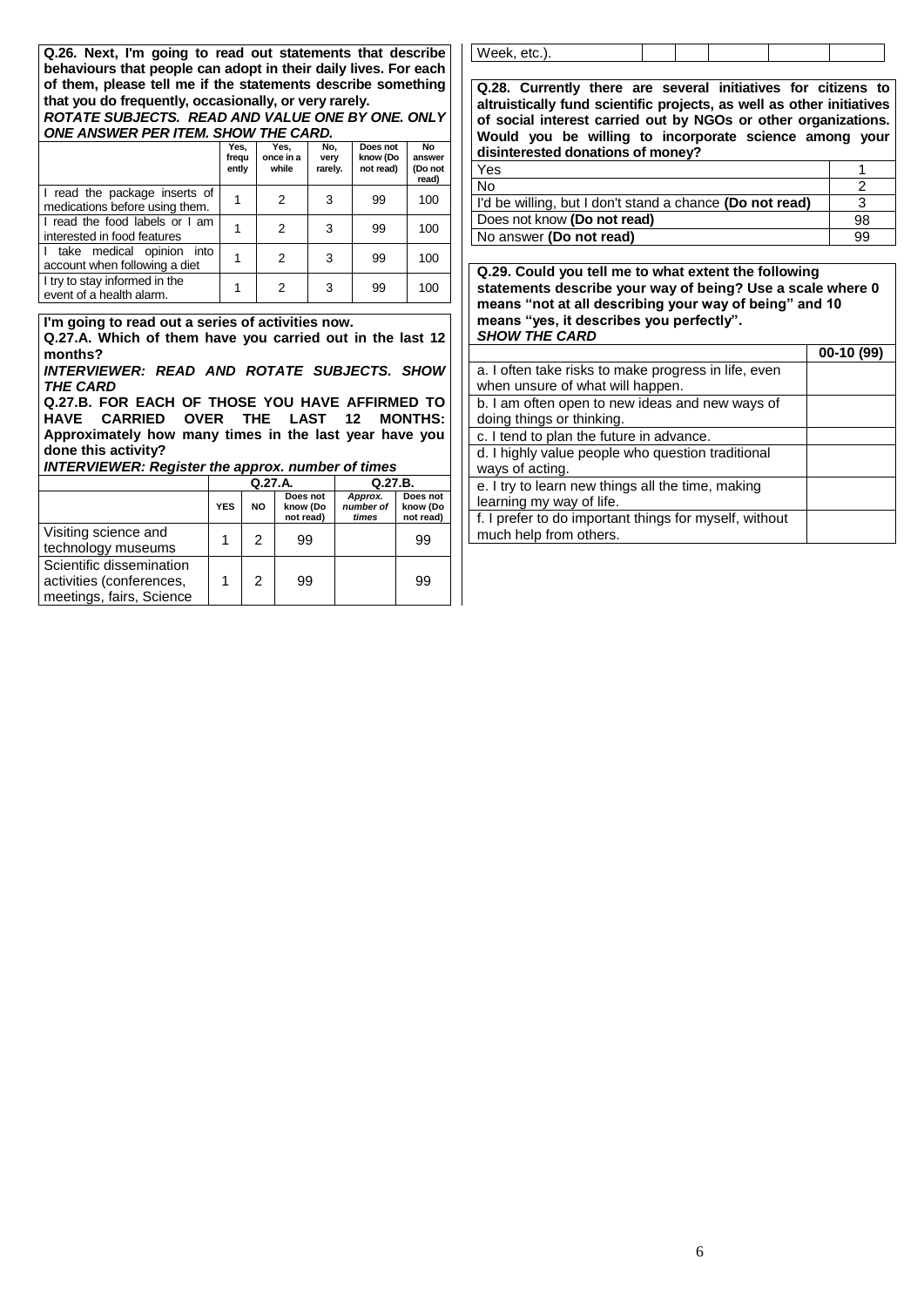# **CLASSIFICATION DATA**

#### **D.1. GENDER**

Man.........................1 Woman....................2

### **D.2. AGE.** *(INTERVIWER REGISTER THE AGE AND CODE)*

Age: No answer........... 100

Between 15 and 24 ...1 Between 25 and 34 ... 2 Between 35 and 44 ... 3 Between 45 and 54 ... 4 Between 55 and 64 ... 5 65 or older................. 6

**D.3. Do you have any children?** YES/ NO

Of what age? – 4.....................Yes / No – 17...................Yes / No or older............Yes / No

**D.4**. **When talking about politics, the expressions left and right are normally used. In this card there are a series of boxes that go from left to right. In which box would you place yourself where 1 means far left and 10 means far right?**

*SHOW THE CARD WITH THE SCALE. ASK THE INTERVIEWEE TO INDICATE THE BOX IN WHICH HE/SHE WOULD BE PLACED AND ROUND OFF THE CORRESPONDING NUMBER.*



**D.5. Which are the highest level official studies that you have completed (obtaining the corresponding official degree)?**

*OPEN QUESTION. INTERVIEWER: REGISTER THE LITERAL ANSWER AND CODE*

Literal answer:

| Don't know how to read<br>1st Grade Education (GBS/EGB 1 <sup>st</sup> stage, Entry Course, etc.) (Studied until                                                                                                                    |                                                                                                                                                                                                                                               |
|-------------------------------------------------------------------------------------------------------------------------------------------------------------------------------------------------------------------------------------|-----------------------------------------------------------------------------------------------------------------------------------------------------------------------------------------------------------------------------------------------|
| 2nd Grade/1st Cycle Teaching (2nd stage GBS/EGB, 4th year of<br>Baccalaureate, School Graduate, Administrative Assistant, General Culture,<br>2nd Grade/2nd Cycle Teaching (BUP, COU, FP1, FP2, PREU, Higher                        |                                                                                                                                                                                                                                               |
| <b>First cycle university education, 3-year courses (University Schools,</b><br>Technical Engineering / Expertise, Diplomas, Medical Assistant, Social<br>Second cycle university education, 4-6-year courses (Faculties, Technical | $\rightarrow$ What is the area of his/her degree?<br><b>INTERVIEWER</b><br>1. Natural sciences<br>2. Engineering and technology<br>3. Medicine and Health Sciences<br>4. Agriculture Sciences<br>5. Social Sciences<br>6. Arts and Humanities |
|                                                                                                                                                                                                                                     |                                                                                                                                                                                                                                               |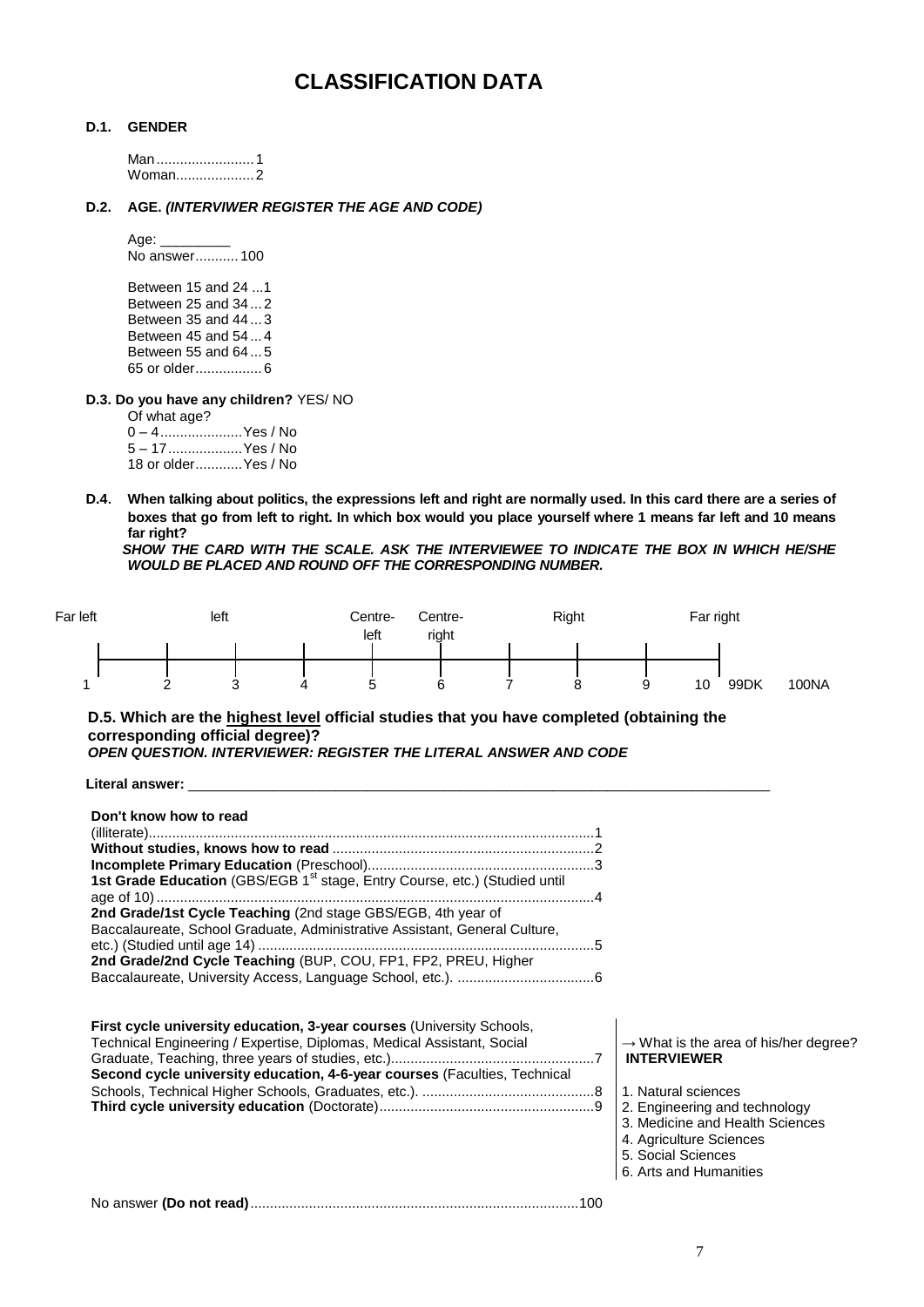#### **Literal answer:** \_\_\_\_\_\_\_\_\_\_\_\_\_\_\_\_\_\_\_\_\_\_\_\_\_\_\_\_\_\_\_\_\_\_\_\_\_\_\_\_\_\_\_\_\_\_\_\_\_\_\_\_\_\_\_\_\_\_\_\_\_\_\_\_\_\_\_\_\_\_\_\_\_\_\_

| Don't know how to read                                                                 |  |
|----------------------------------------------------------------------------------------|--|
|                                                                                        |  |
|                                                                                        |  |
| 1st Grade Education (GBS/EGB 1 <sup>st</sup> stage, Entry Course, etc.) (Studied until |  |
|                                                                                        |  |
| 2nd Grade/1st Cycle Teaching (2nd stage GBS/EGB, 4th year of                           |  |
| Baccalaureate, School Graduate, Administrative Assistant, General Culture,             |  |
|                                                                                        |  |
| 2nd Grade/2nd Cycle Teaching (BUP, COU, FP1, FP2, PREU, Higher                         |  |
|                                                                                        |  |
| First cycle university education, 3-year courses (University Schools,                  |  |
| Technical Engineering / Expertise, Diplomas, Medical Assistant, Social                 |  |
|                                                                                        |  |
| Second cycle university education, 4-6-year courses (Faculties, Technical              |  |
|                                                                                        |  |
|                                                                                        |  |
|                                                                                        |  |
|                                                                                        |  |

#### **D.7. What are the highest level official studies your father has completed?** *REGISTER THE LITERAL ANSWER AND CODE*

Literal answer: \_\_\_\_\_

# **D.8. What do you regard yourself as in religious matters?**

### **D.9.A. Knowing that the net family income is around 1,100 Euros per month, is your household's family income...?**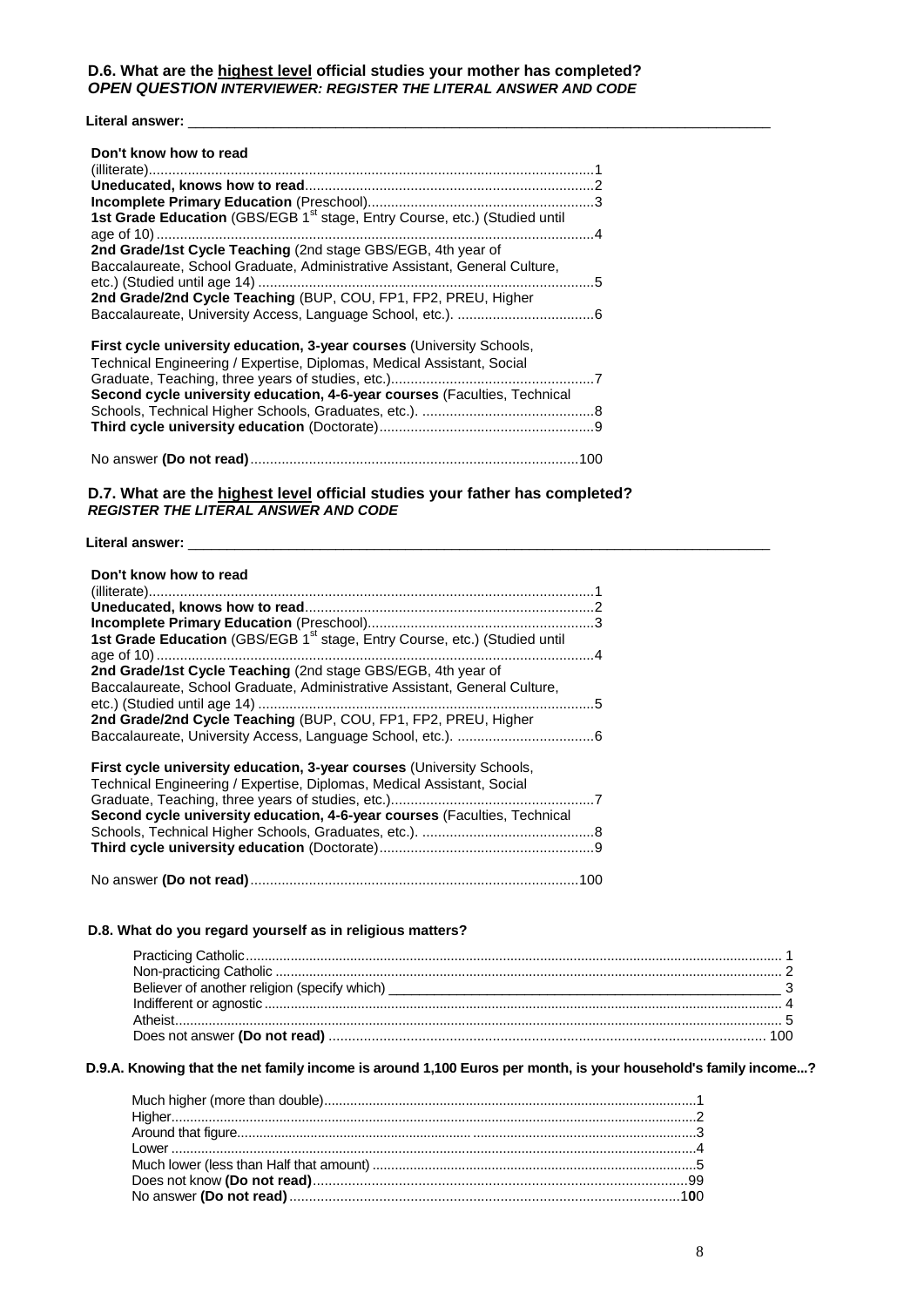#### **D9.B. And now, without asking you to give me an exact amount, please indicate on this card in which range of the scale the net family income per month of your household is included.** *SHOW THE CARD*

| Between 2.401 and 3.000 €. |  |
|----------------------------|--|
|                            |  |
|                            |  |
|                            |  |
|                            |  |
|                            |  |

#### **D.10.A. Which of these situations are you currently in?**

| $\rightarrow$ Go to D.10.B.       |
|-----------------------------------|
| $\rightarrow$ Go to D.11.         |
| $\rightarrow$ Go to D.10.B.       |
| $\rightarrow$ Go to D.10.B.       |
|                                   |
|                                   |
| $\vert$ $\rightarrow$ Go to D.11. |
|                                   |
|                                   |

| D.10.B Ask if in D.10.A. the        |  |  |  |  |
|-------------------------------------|--|--|--|--|
| interviewee responded to codes 1, 3 |  |  |  |  |
| or 4.                               |  |  |  |  |

#### **or 4. What exactly is/was your job/occupation? INTERVIEWER: WRITE DOWN AND SPECIFY IN MAXIMUM DETAIL THE LITERAL ANSWER AND CODE.** Literal answer:

| General Manager/Chairman                                                        |     |
|---------------------------------------------------------------------------------|-----|
|                                                                                 |     |
| Intermediate managers/Department heads                                          |     |
| Professions associated with Second Cycle degrees (Graduate, Architect or        |     |
| Engineer).                                                                      |     |
| Professions associated with First Cycle degrees (Diplomate, Technical Architect |     |
| or Technical Engineer)                                                          | 05  |
| Foremen                                                                         | 06  |
| Sales representatives, commercial agents                                        |     |
| Administrative                                                                  | nя  |
| Skilled workers (carpenters, plumbers, drivers, police, fire-fighters)          | .09 |
| Salespeople, store clerk.                                                       |     |
| Unskilled workers (labourers, domestic employees, subordinates, janitors, farm  |     |
| labourers and other unskilled wage earners)                                     |     |
| Other, please specify                                                           | .98 |
| Does not answer (Do not read)                                                   |     |

# **D.11. In which sector/industry/business have you worked most of your working life?**

- 1. ................. Agriculture, livestock and fisheries
- 2. ................. Industry (mining, food industry, textile, graphic arts, chemical industry, etc.)
- 3. ................. Supplies (electricity, water, waste management, decontamination, ...)
- 4. ................. Construction, engineering and architecture
- 5. ................. Commerce, hospitality, catering and distribution
- 6. ................. Information and communications (telecommunications, programming...)
- 7. ................. Professional services (legal, accounting, banking, insurance, human resources, advertising, design,...)
- 8. ................. University and research.
- 9. ................. Education (primary and secondary)
- 10. ............... Public administration and defence
- 11. ............... Culture (literature, humanities, journalism)
- 12. ............... Health care and pharmaceuticals
- 13. ............... Artistic activities (art, crafts, show business)
- 14. ............... Household
- 15. ............... Never has worked
- 16. ............... No answer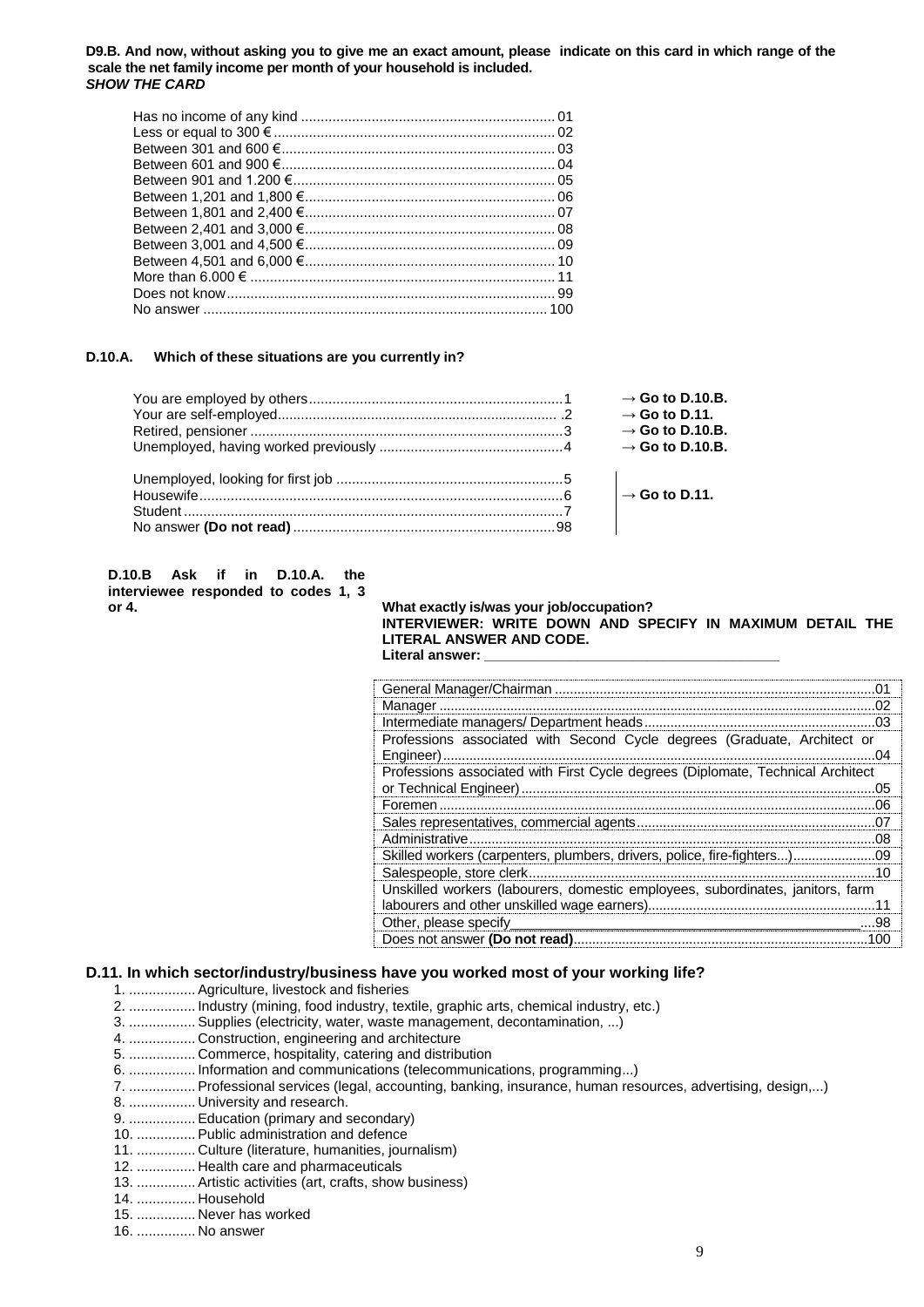# D.12. On average, how often have you used the internet in the last 3 months?

| $1 \rightarrow$ Go to D.14. |
|-----------------------------|
| $2 \rightarrow$ Go to D.14. |
| $3 \rightarrow$ Go to D.13. |
|                             |

# D.13. Why don't you use the internet or why don't you use it more often?

### **INTERVIEWER: DO NOT READ**

# D.14. Province